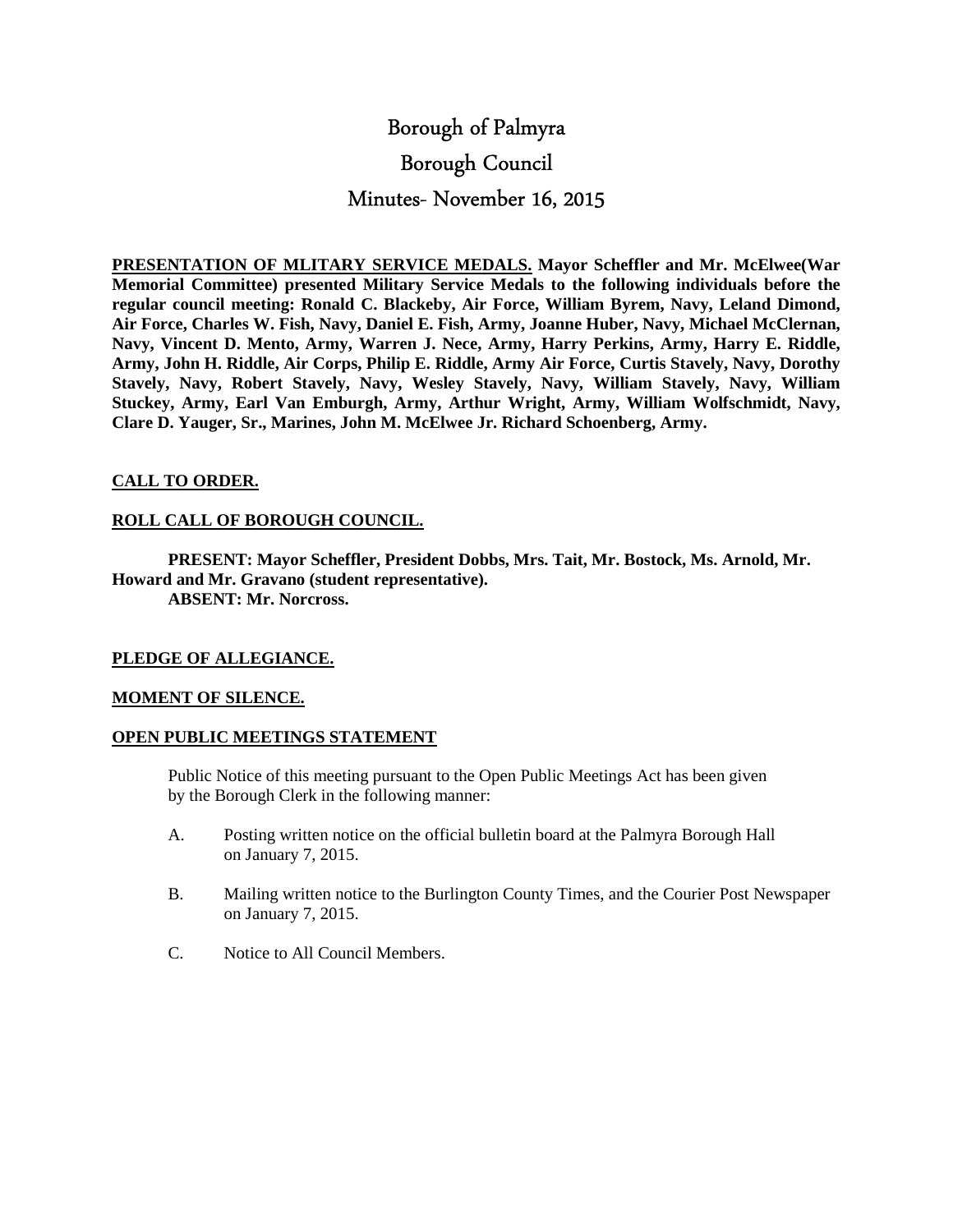**APPROVAL OF MINUTES. Mrs. Tait made a motion to approve the regular minutes from November 2, 2015, President Dobbs second the motion. All members present voted in favor of the motion.** 

 **CORRESPONDENCE. Mayor Scheffler announced that a gentleman, Mr. Mitchell has left \$20,000 to the police department, \$20,000 to the school and \$20,000 to the Squad. Chief Pearlman would like to have the funds placed in a dedication by ryder trust account for the K-9 dog program and also for additional funding for community policing. Mr. Gural explained that council will adopt a resolution to accept the funds by dedication by ryder, but that the actually spending of the funds will need to be decided later by council per a resolution. Resolution 2015-218 will be added to the consent agenda for the dedication by ryder.** 

## **PROFESSIONAL UPDATES.**

 **A. Environmental Resolutions-William Kirchner updated council on the South Broad Street road project. Due to the upcoming rain later in the week the project will start next Monday. The contract for the emergency generator at the community center was signed and there will be a pre-construction meeting next week. On the agenda is a change order for Eagle Construction for the sewer plant project. The change order is for additional paving and work that was request by the Borough. Mr. Kirchner discussed that the bond for Phase 2 of the Parry Street project is set to expire and that he would request that Borough Council have Mr. Rosenberg write a letter to the bond company. Resolution 2015-219 will be added to the consent agenda. Mr. Howard inquired about the meeting with residents for the South Broad Street project. Mr. Kirchner replied that only two residents showed up for the meeting and their only concern was the parallel parking, but that they are excited for the project to start.** 

 **B. Environment Resource Management-John Hogue updated Borough Council on the project with the Palmyra Cove and the emissions work. A large amount of funds were received from the grant fund to reimburse the Borough for their costs. The work that is being performed now is the surveys, clearing of the vegetation, soil and getting ready to start geo-physics to look for explosives. There was an issue about the property lines between the Palmyra Cove and National Amusements, but it should not change the schedule of the work.** 

# **ORDINANCE ON FIRST READING.**

 **A. Ordinance 2015-15, An Ordinance Of The Borough Of Palmyra Amending Ordinance 2014-4 and Ordinance 2014-13, An Ordinance to Determine The Rates And Ranges Of Compensation Of Each Employee And Officer For The Years 2014 and 2015. Mayor Scheffler explained that this ordinance may be necessary to accommodate the extra pay in 2015. If the ordinance is not necessary it can be pulled at the next meeting. President Dobbs made a motion to adopt the ordinance on first reading, Mrs. Tait second the motion. At the call of the roll, the vote was:** 

 **AYES: President Dobbs, Mrs. Tait, Mr. Bostock, Ms. Arnold, Mr. Howard.** 

 **NAYES: None. The ordinance was adopted on first reading and will be heard on second and final reading at the Borough Council meeting of December 7, 2015 at 6:30pm after publication according to law.**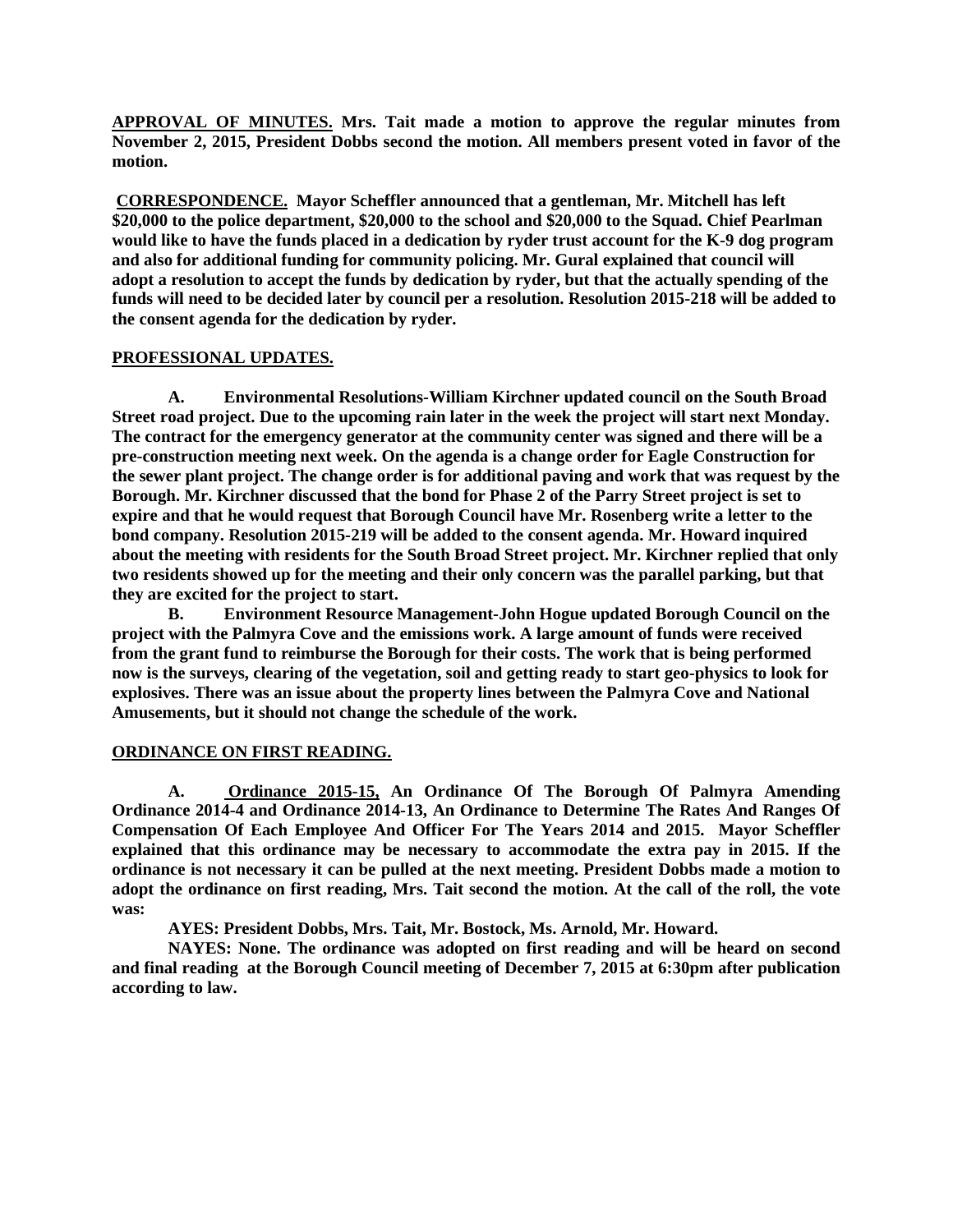**RESOLUTIONS. Consent Agenda- Resolution 2015-212-Resolution 2015-219 will be enacted as a single motion, if any resolution needs additional discussion it will be removed from the consent agenda and voted on separately. President Dobbs made a motion to approve the consent agenda, Mr. Howard second the motion. At the call of the roll, the vote was:** 

 **AYES: President Dobbs, Mrs. Tait, Mr. Bostock, Ms. Arnold, Mr. Howard. NAYES: None.** 

- **A. Resolution 2015-212, Resolution Requesting Approval Of Items Of Revenue And Appropriation N.J.S.A. 40A: 4-87 (Chapter 159): HDSFR.**
- **B. Resolution 2015-213, Resolution Authorizing A Lien Be Placed On 1004 Cinnaminson Avenue.**
- **C. Resolution 2015-214, Resolution Authorizing The Award Of A Contract To QC Inc.-Eurofis Lab For Lab Testing For The Sewer Department.**
- **D. Resolution 2015-215¸ Resolution Approving Transfer of Funds In The 2015 Budget.**
- **E. Resolution 2015-216, Resolution Approving Contract Change Order #3 For Eagle Construction Services Inc. For Sludge Thickening & Odor Control Improvements In The Amount Of \$52,600.78.**
- **F. Resolution 2015-217, Resolution Authorizing The Payment Of Bills For The Month Of October 2015 In The Amount Of \$1,959,651.26.**
- **G. Resolution 2015-218, Resolution Requesting Permission For The Dedication By Rider For Request Of Funds For The Borough Of Palmyra Police Department.**
- **H. Resolution 2015-219, Resolution Authorizing The Solicitor, Ted Rosenberg To Contact The Bonding Company For Phase 2 Of The Parry Avenue Project.**

# **DISCUSSION ITEMS.**

**A. Real Results Basketball Agreement. Mr. Gural requested that Council authorizing a resolution for the signing of the contract between Real Results Basketball and the Borough of Palmyra. Resolution 2015-220, Resolution Authorizing The Mayor To Sign The Agreement Between Real Results Basketball and the Borough of Palmyra. Mrs. Tait inquired if this was for the men's league. Mr. Gural explained that Real Results Basketball compensates the Borough in lieu of being charged for the gym at the Community Center. They provided additional basketball nets and also run clinics for the youth of Palmyra. Mr. Howard made a motion to approve the resolution, Mr. Bostock second the motion. At the call of the roll, the vote was:** 

 **AYES: President Dobbs, Mrs. Tait, Mr. Bostock, Ms. Arnold, Mr. Howard. NAYES: None.** 

**B. Police Chaplains Program. Chief Pearlman discussed with Borough Council that he is investigating starting a Chaplain program for the police department. The Epworth Methodist and the Central Baptist Pastors have shown an interest in the program. The program would require an ordinance by council next year to regulate the appointments and procedures. Chief Pearlman explained that the Chaplains volunteer their time. There is training available now in Mount Laurel and although the program has not been approved, Chief Pearlman would like to send the Pastors to the training, since the next training session will be further away.** 

**C. Trick or Treat Hours. Mr. Howard explained that he was approached about the hours for trick or treat and that he knows that there is a 9pm curfew on Halloween. Mrs. Tait discussed that she would like to see the hours limited to set times for trick or treating.** 

**D. Superintendent of PW/Sewer-Mr. Gural informed council that the deadline for**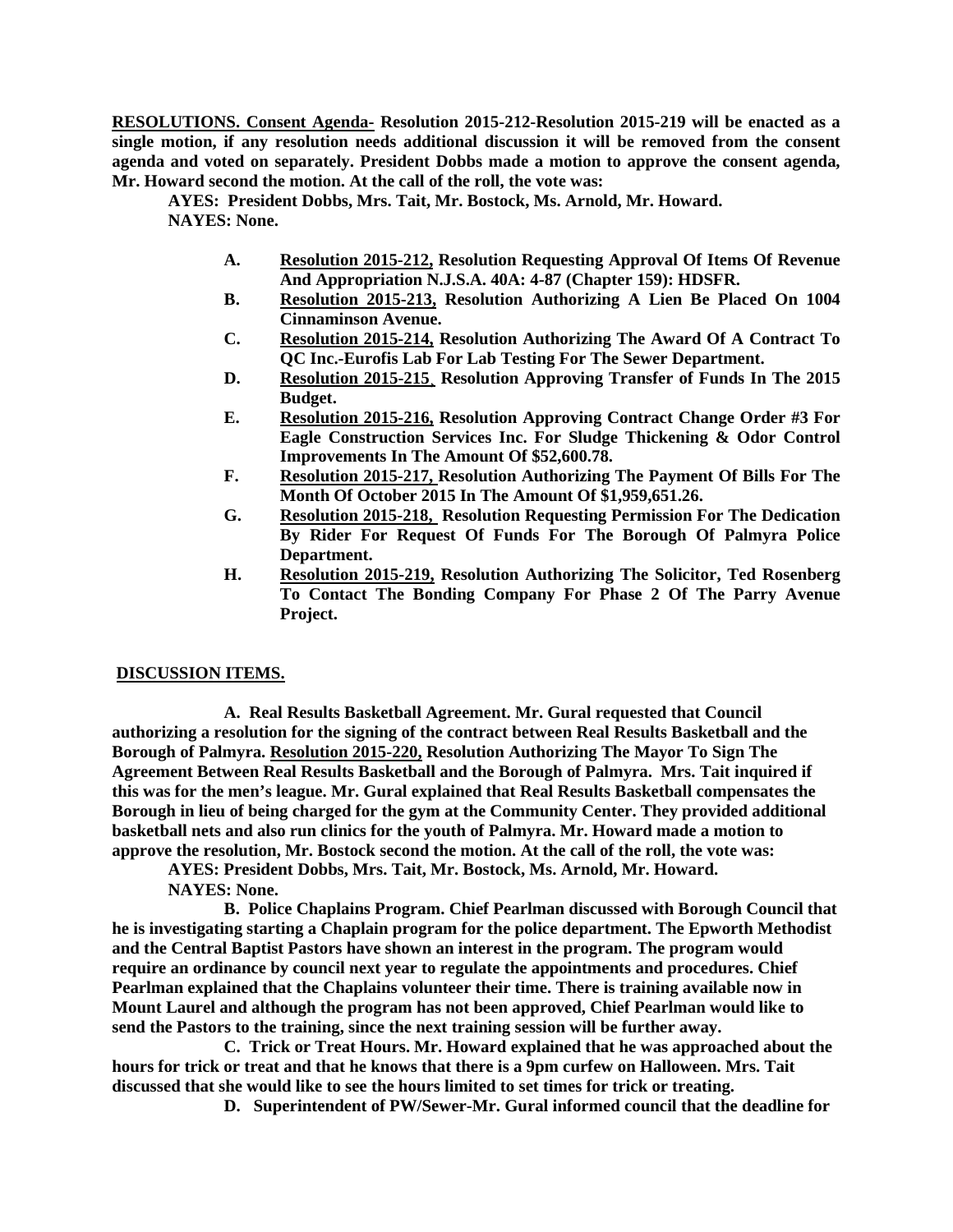**submitting resumes has passed and that he is reviewing the ones that are qualified. Mr. Gural recommend that the interview process be started over the next few weeks so that a person can be hired to overlap the time before Mr. Ryan retires.** 

**E. Cell Tower-the consultant for the cell tower will attend the December meeting to speak to council.** 

**F. Sewer Fees-Mr. Gural explained that the Borough Council will have to start looking at increasing the fees for the sewer due to the renovations at the sewer plant. The increases need to be implement before the April billing.** 

**G. Tri-boro Veterans Property-the resolution of approval is on the agenda for the Land Use Board meeting on November 18th. Mr. Gural recommend holding off on selling the property till next year. Ms. Arnold discussed that investors would be interested in the property before the end of the year.** 

 **H. Council meetings in December- Council discussed the two dates for the December meetings. There will only be one meeting of Council to be held on December 7, 2015. The second meeting of December 21 will be cancelled.** 

 **I. Concession Stand- the sports teams will be notified that the stand will be winterized next week and the bathrooms will be closed for the season.** 

### **ADMINISTRATOR REPORT.**

**A. Municipal Shared Services Defense Agreement-Affordable Housing Obligations. the defense agreements were forwarded to the attorney handling the shared services for the Borough.** 

**B. Request for Proposals-the request for proposals are due on December 4, by 2pm for the 2016 year.** 

**C. Turkey Trapping Update-Mr. Gural discussed the article in the paper about the turkeys and that a Wildlife Tech from the State has been in the Borough to review the turkey issue. The main problem is the space needed to set the netting for trapping them.** 

**D. JIF Elected Official Liability Seminar-there are two seminars at the League Conference in Atlantic City for council to attend and there is also one being held in Eastampton on March 1st. The Borough receives \$250. credit for the insurance premium for every council member that attends.** 

**E. NJLM-the conference for the league starts Tuesday and goes through till** 

**Friday.** 

**F. Facilities cleaning options-Mr. Gural discussed that the Borough needs to look at cleaning options for their other own facilities.** 

**G. FEMA Fire Prevention and Safety Grant for Fire/Code Program-the Borough had applied for a grant to help with the code enforcement officer and the fire inspector. The Borough was informed that they were not award the grant.** 

**H. 2016 Budget-Mr. Gural reported all of the departments are working on their budgets for submittal.** 

### **COMMITTEE REPORTS.**

**Public Events- Mrs. Tait reported that the Halloween Parade and show afterwards was wonderful and well attend. Santa and the tree lighting will take place on December 4th at 7:30 at the band shell. Santa will be on the firetruck before the tree lighting. Mrs. Tait discussed that Kate Johnson**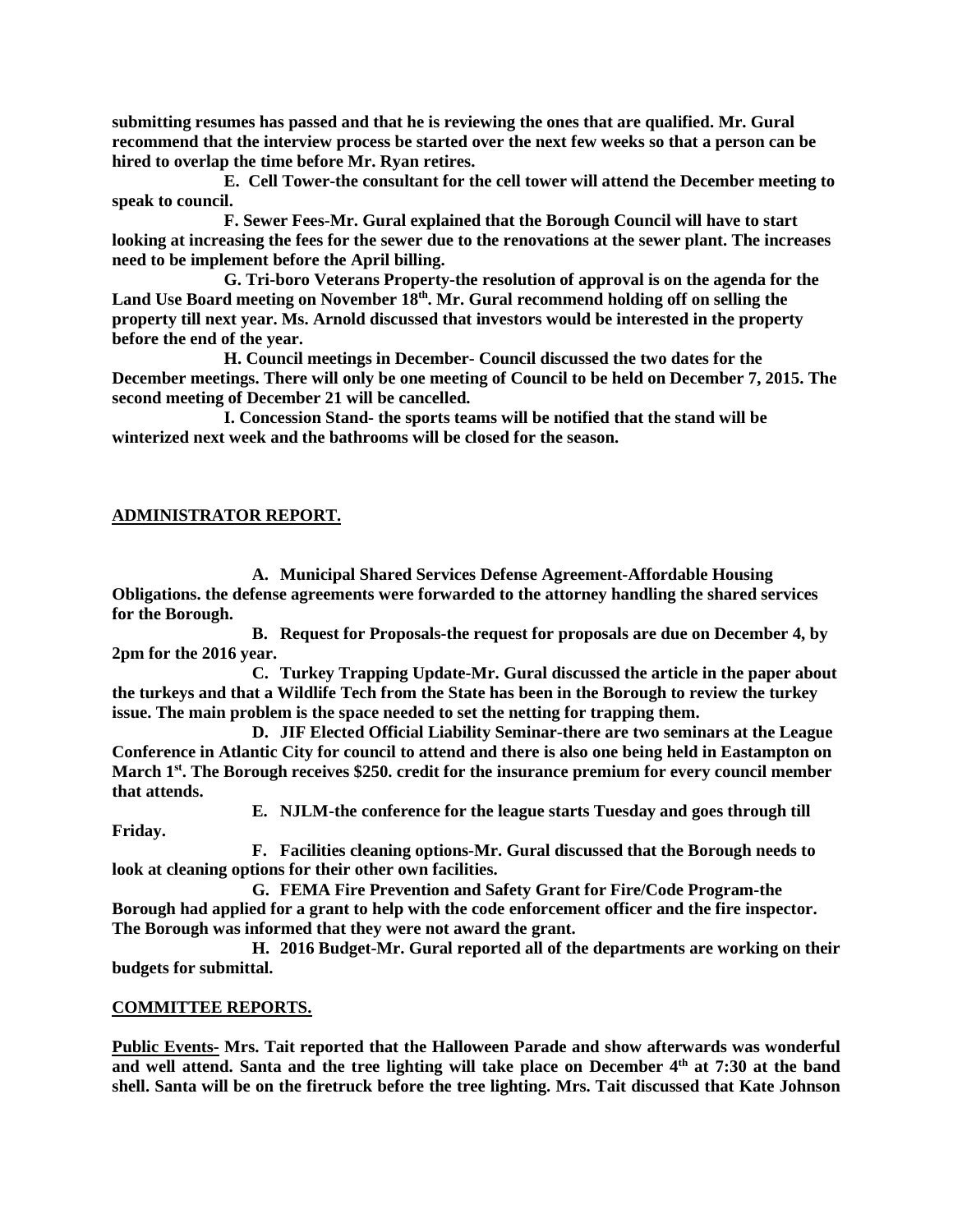**was contracted by the Community Center Board to do the mural in the community center. The mural is now completed with over 100 people participating.** 

**Board of Education/Construction- Ms. Arnold reported that at the December meeting the Board of Education will be discussing the Strategic Plan. Students, teachers, parents and community members should attend for the visions of the schools. Mrs. Tait reported that also that night they will be recognizing all of the fall sports. Ms. Arnold discussed that the construction office is waiting for input from the Land Use Board on the sign ordinance.** 

**Student Representative-Mr. Gravano-reported that the school is collecting items for the USO. The school participated in spirit week and homecoming. The football team is moving on to the play-offs. Youth Recreational- Mr. Howard reported that registration for PalRiv basketball is tomorrow night from 6-7. The league is in need of more 7th-8th graders.** 

**Public Works/Sewer- President Dobbs reported that public works is still open on Saturdays from 7am-noon and that leaves should not be placed in the street, they should be placed on the curb between the sidewalk and the street.** 

**PUBLIC COMMENT. President Dobbs made a motion to open the meeting to the public, Mr. Bostock second the motion. All members present voted in favor of the motion.** 

**Mr. Rader-Harbour Drive discussed at the last council meeting there was a comment about allowing questions from the public prior to voting on the resolutions. Mr. Rader explained that there is nothing in the open public meetings act that regulates the participation of the public at the meeting. Mr. Rosenberg explained that the public is always given the chance to comment at a meeting and that there is no requirement for a public hearing on a resolution except for the budget, only on ordinances. Mayor Scheffler replied that she did not say that the public comment was not before the resolutions due to Robert Rules of Order. Mayor Scheffler explained that since a new council will be seated in January that those decisions should wait till January. Mr. Rader discussed that resolutions spend taxpayer's money, but they are not given the chance to speak before the vote, he understands that it will take more time. Ms. Arnold replied that the point is well taken.** 

**Mr. McElwee-Columbia Avenue thanked council for the opportunity to present the medals and that he would like it to remain on the website. Next November they would like to give it out to all Veterans living in the Borough. The cookies for the cookie drive sponsored by Yellow Ribbon are due by December 4.** 

**Ms. Veitenheimer-Rowland Street inquired when the non-profit budgets are due to the Borough. Mr. Gural replied that they have till the end of the year and that he will send an email to the various organizations. Ms. Veitenheimer explained that if the leaves are left on the curb, public works does not do as good of a job as if they are left on the street.** 

**No one else from the public wishing to be heard, President Dobbs made a motion to close the public portion, Mrs. Tait second the motion. All members present voted in favor of the motion.** 

**Resolution 2015-221, Resolution Excluding the Public From Certain Meetings Pursuant To Section 8 Of the Open Public Meeting Act C. 231 P. L. 1975. (Litigation, negotiations, personnel). President Dobbs made a motion to approve the resolution, Mr. Bostock second the motion. At the call of the roll, the vote was:** 

 **AYES: President Dobbs, Mrs. Tait, Mr. Bostock, Ms. Arnold, Mr. Howard. NAYES: None.** 

**Borough Council went into executive session at 7:39 pm. Borough Council returned to public session at 8:32pm.** 

**Resolution 2015-222, Resolution Amending Resolution 2015-89, Resolution of the Borough of Palmyra Establishing The Annual Rates of Compensation and/or Hourly Rates Paid To Borough**